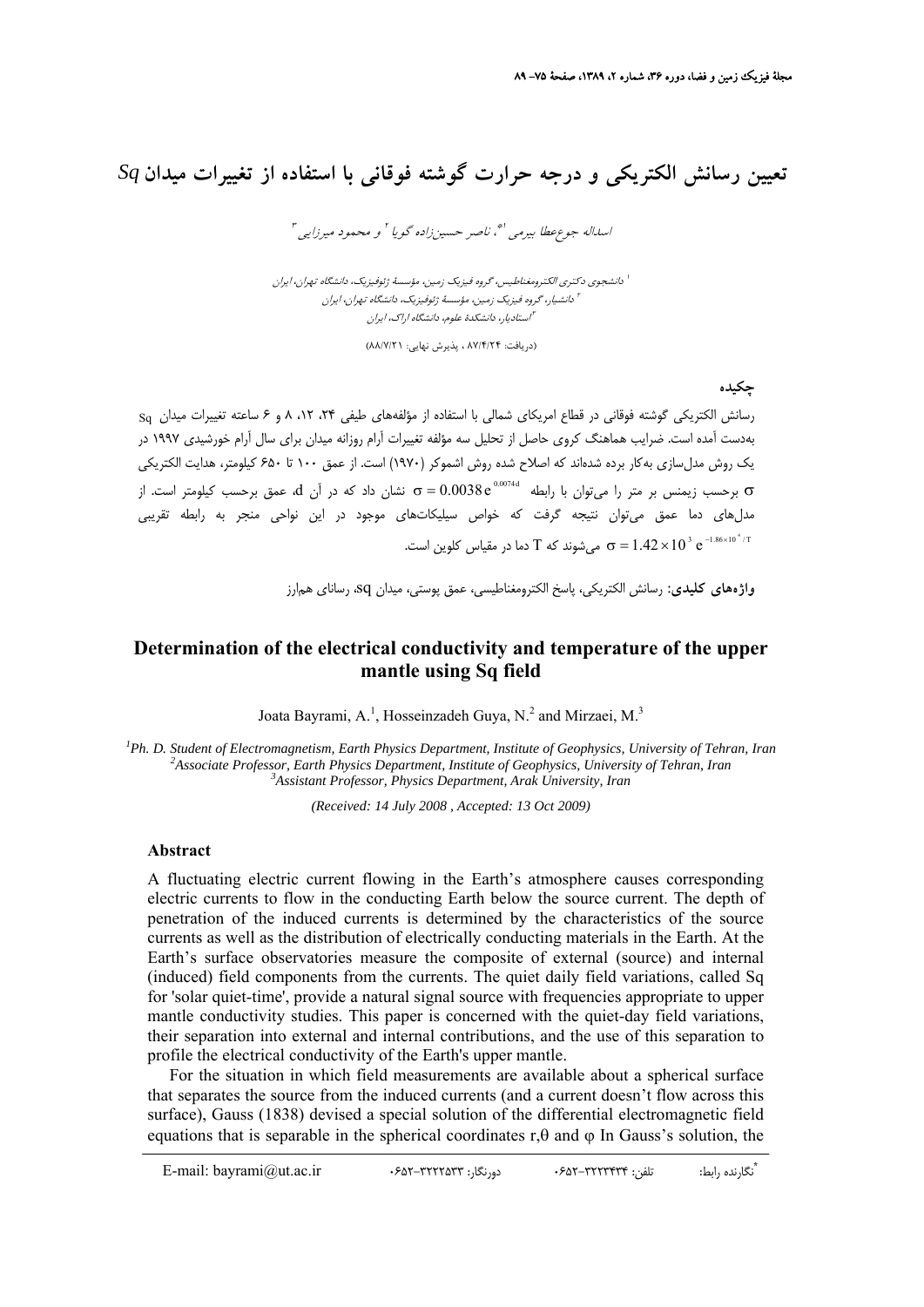field terms that represent radial dependence appear as two series-one with increasing powers of the sphere radius, r, and one with increasing powers of 1/r. As the value of r increases (outward from the sphere) the first series produces increased field strength, as if approaching external current sources. As the value of r decreases (toward the sphere center) the second series of 1/r terms indicate increased field strength, as if approaching internal current sources. Gauss had devised the way to separately represent the currents that were external and internal to his analysis sphere. For these external and internal series, there are individual spherical harmonic analysis (SHA) polynomial (Legendre) terms, each having two indices, degree m and order n. The full field is then represented as paired (external and internal Legendre terms) elemental parts, each satisfying the physical laws.

Gauss applied the SHA method to the global field observations and verified that most of the Earth's main field originated from internal sources. By the turn of the century, the method was also used to show that the daily, quiet-time geomagnetic field variations came mostly from sources of current external to the Earth (Schuster, 1889 and 1908); this finding led to the discovery of the ionosphere. We will analyze the quiet fields with this SHA to separate the Sq ionospheric source currents from the induced currents within the Earth.

On days undisturbed by solar-terrestrial field and particle activity the geomagnetic records from a surface observatory display a smooth variation of field during the daylight hours. These variations are dominated by 24-, 12-, 8-, and 6-hr spectral components that change slowly from day to day through the seasons. Some authors prefer to select quiet days by a limiting value of the day's Ap (e.g.,  $Ap = 10$ ). Others take a fixed number (e.g., five) of the quietest days for a given month, whatever the values may be. We have preferred to select those days for which no Kp index exceeded a limiting level (e.g.,  $2+)$ ) because active records can cause unrealistic conductivity computations.

The 19 North American observatories are selected in this study. There are 60 days in 1997 in which the global geomagnetic disturbance index, Kp, have all 8 daily values less than 2+. These days are taken as preliminary "quiet day" recordings. All observatories have 60-min sample records. The original recordings of field are in Universal Time (UT) as orthogonal north, east, and into-the-earth components of field as X, Y, and Z. The data for each component are Fourier analyzed for each quiet day.

In the method outlined by Schmucker (1970) for profiling the Earth's substructure, formulas are developed that provide the depth (d) and conductivity ( $\sigma$ ) of apparent layers (substitute conductors) that would produce surface-field relationships similar to the observed components. These profile values,

$$
d_{n,m} = z^* - \frac{p^*}{2} (km)
$$
 (1)

and

$$
\sigma_{n,m} = \frac{5.4 \times 10^4}{m \left(\pi \frac{p^*}{2}\right)^2}
$$
 (S/m) (2)

need to be determined for each n, m set of SHA coefficients using the real  $z^*$  and imaginary  $\frac{p^*}{2}$  parts of a complex induction transfer function,  $C_n^m$ , given as: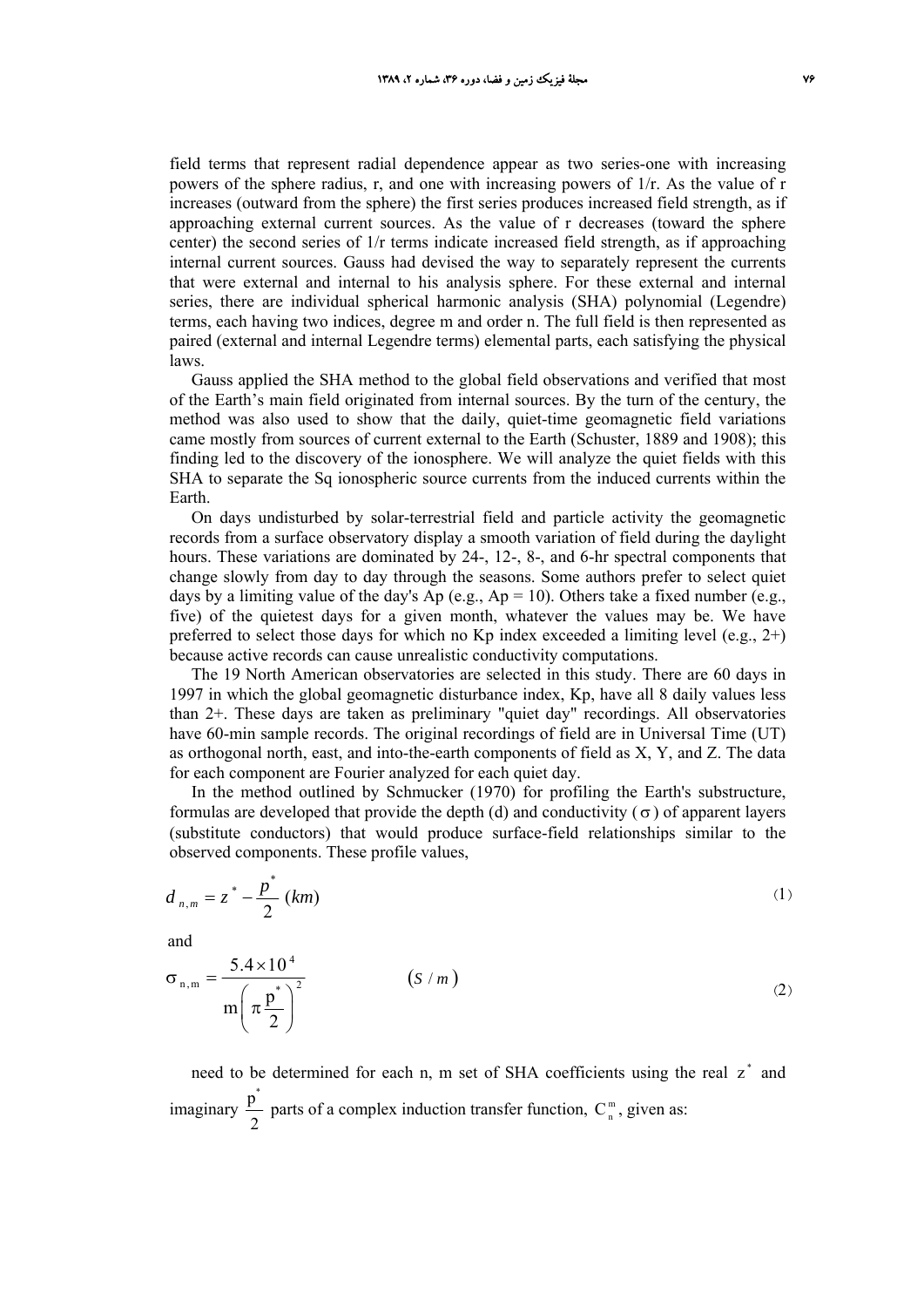$$
C_n^m = z^* - i\frac{p^*}{2} \tag{3}
$$

Schmucker (1970) showed that the transfer function is obtained from the ratio of the field components, for a given n, m, as:

$$
\left(\frac{Z}{X}\right)_{n,m} = \left[\frac{n(n+1)P_n^m(\theta)}{R\left(d\ P_n^m\middle/\right)}\right]C_n^m\tag{4}
$$
\n
$$
\left(\frac{Z}{Y}\right)_{n,m} = i\left[\frac{n(n+1)\sin\theta}{mR}\right]C_n^m\tag{5}
$$

where X, Y and Z are the northward, eastward, and into the Earth field components in gammas, R is the Earth's radius in kilometers, θ is the colatitude at the field measurement location, and  $P_n^m(\cos \theta)$  is the Schmidt normalized associated Legendre polynomial. To use the above conductivity-depth formulation, it is now necessary to find the individual n, m SHA terms of the three field components at the field-measurement location. With the fitted potential function (V) given as:

$$
V(\theta, \phi) = \sum_{m=1}^{4} \sum_{n=m}^{12} R \Big[ A_n^m \cos(m\phi) + B_n^m \sin(m\phi) \Big] P_n^m(\cos\theta)
$$
 (6)

in which the cosine (A) and sine (B) coefficients of the expansion for the external (ex) and internal (in) parts are taken to be:

$$
A_n^m = \left[ a \left( e x \right)_n^m + a \left( i n \right)_n^m \right]
$$
  
\n
$$
B_n^m = \left[ b \left( e x \right)_n^m + b \left( i n \right)_n^m \right]
$$
\n(7)

Campbell and Anderssen (1983) showed that Equations (1) and (2) may be determined directly from the SHA coefficients with the expressions

$$
z^* = \frac{R}{n(n+1)} \left\{ \frac{A_n^m \left[ na (ex)_n^m - (n+1) a (in)_n^m \right] + B_n^m \left[ nb (ex)_n^m - (n+1) b (in)_n^m \right]}{\left( A_n^m \right)^2 + \left( B_n^m \right)^2} \right\}
$$
(8)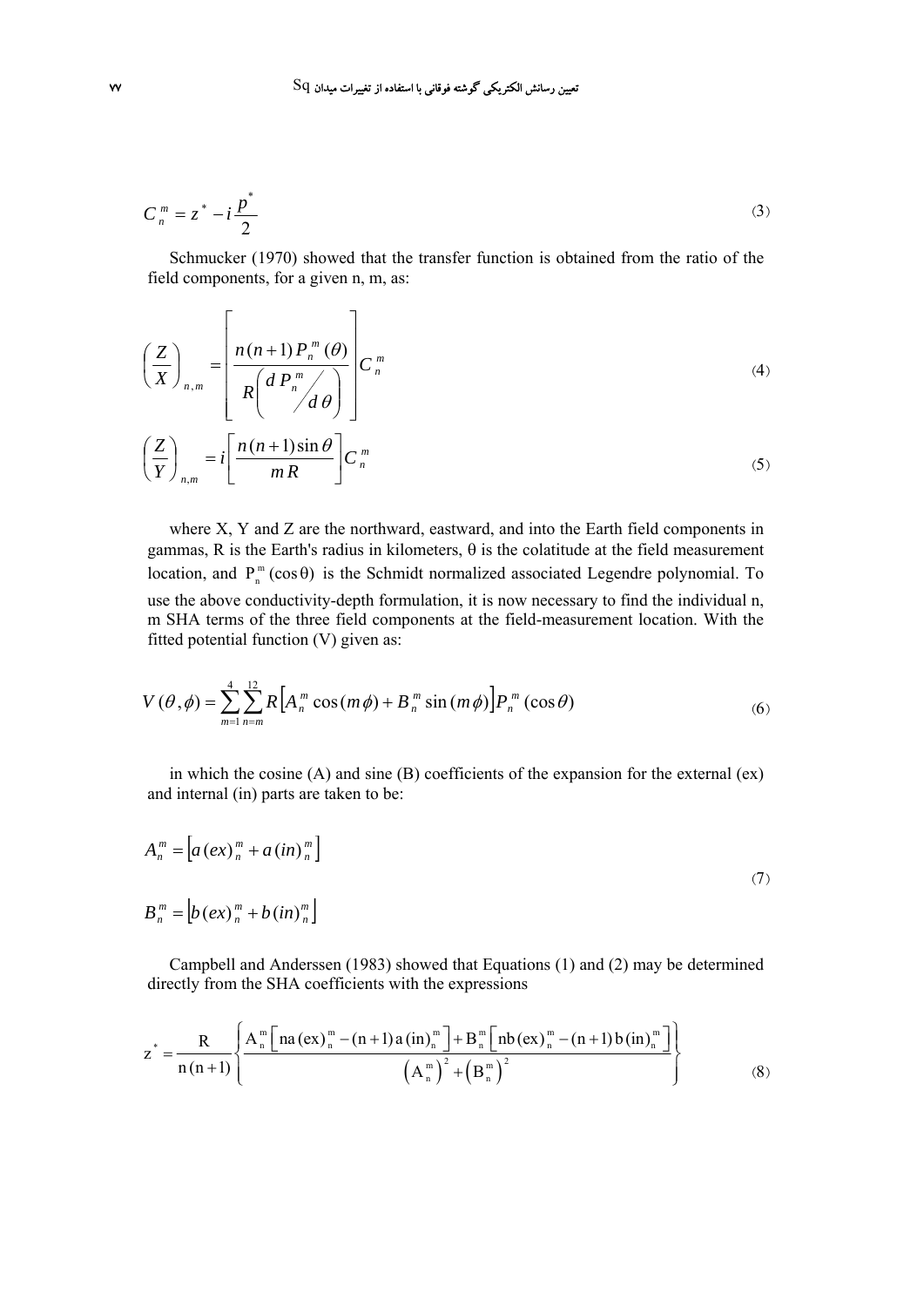$$
\frac{p^{*}}{2} = \frac{R}{n(n+1)} \left\{ \frac{A_{n}^{m} \left[ nb \left( ex\right)_{n}^{m} - (n+1) b \left( in\right)_{n}^{m} \right] - B_{n}^{m} \left[ na \left( ex\right)_{n}^{m} - (n+1) a \left( in\right)_{n}^{m} \right]}{\left( A_{n}^{m} \right)^{2} + \left( B_{n}^{m} \right)^{2}} \right\}
$$
(9)

Electrical conductivity properties of the upper mantle for a North American sector of the Earth have been determined using the 24-, 12-, 8-, and 6-hr spectral components of the quiet-day geomagnetic variations. Spherical harmonic coefficients obtained from an analysis of the three components of the quiet daily variation (Sq) field for the solar-quiet year of 1997 were applied to a modeling procedure that was modified from Schmucher's (1970) publication. From a depth of about 100 to 650 km, the conductivity,  $\sigma(S/m)$ , may be represented by  $\sigma = 0.0038e^{0.0074d}$  with d is the depth in kilometers. Small perturbations of conductivity indicating some layering at 100 to 400 and 400 to 650 km correspond to the similar behavior of the Earth's density in these regions. From temperature-depth models we infer that the multiphase bulk properties of the expected silicates in these regions behave approximately as  $\sigma = 1.42 \times 10^{-3} e^{-1.86 \times 10^{4}/T}$  with T as the temperature in Kelvin.

**Keywords:** Electrical conductivity, Electromagnetic response, Skin depth, Sq field, Substitute conductor

معمولا بهصورت نسبت بخش داخلي به خارجي تعريف ميشود و به منبع خارجي ميدان مغناطيسي و توزيع رسانش الكتريكي در زمين وابسته است (اشموكر1970،). چون توزيع رسانش الكتريكي گوشته به ميزان قابل توجهي در كنترل دما است، بنابراين با بررسي رسانش الكتريكي، ميتوان تغييرات رسانش الكتريكي با عمق در گوشته را براساس اثرات دما تفسيركرد(جاكوبس، 1991). ثبتهاي روزانه تغييرات ژئومغناطيسي در هر نقطهاي از دنيا، مجموعهاي از تغييرات نامنظم از ميدان را نشان ميدهند كه در حقيقت جمع مؤلفههاي طيفي متنوعي هستند كه معمولاً دامنه آنها با افزايش تناوب، افزايش مييابد. منابع جريان در جو بالايي و مغناطيسسپهر منشأ بسياري از اين تغييرات طيفي ميدان شناخته شدهاند. روزهايي وجود دارد كه در آنها ثبتهاي مغناطيسي، تغييرات همواري از مؤلفههاي طيفي با دورههاي ،24 ،12 8 و 6 ساعته توأم با نامنظميهاي كوچكي را نشان ميدهند. در اين روزها، نوسانهاي سه مؤلفه متعامد ميدان، رسانش الكتريكي يكي از پارامترهاي اساسي زمين است كه ميتوان آن را در مقياس جهاني مورد بررسي قرار داد. تحقيقات رسانش الكتريكي براساس بررسي تغييرات ميدان مغناطيسي صورت ميگيرد. جريانهاي الكتريكي جو كه بهصورت روزانه، فصلي و نيز با عرض تغيير ميكنند درحكم منبع، جريانهايي را القا ميكنند كه درون لايههاي رساناي زمين جاري ميشوند، عمق اين جريانهاي القاشده نه تنها به ويژگيهاي طيفي و مكاني ميدان منبع بلكه به تغييرات رسانش الكتريكي درون زمين نيز بستگي دارد. اين جريانهاي القايي به نوبه خود سبب ايجاد مؤلفهاي از تغييرات مغناطيسي ميشوند كه در سطح زمين قابل مشاهده و اندازهگيري است. در روي سطح زمين تركيب مشاهدهاي ميدانهاي حاصل از منبع و جريانهاي القاشده را ميتوان با تحليل هماهنگ كروي .كرد تفكيك) Spherical Harmonic Analysis , SHA) با تفكيك ميدانهاي با منشأ داخلي و خارجي، ميتوان پاسخ الكترومغناطيسي زمين را برآورد كرد. اين پاسخ

**1 مقدمه**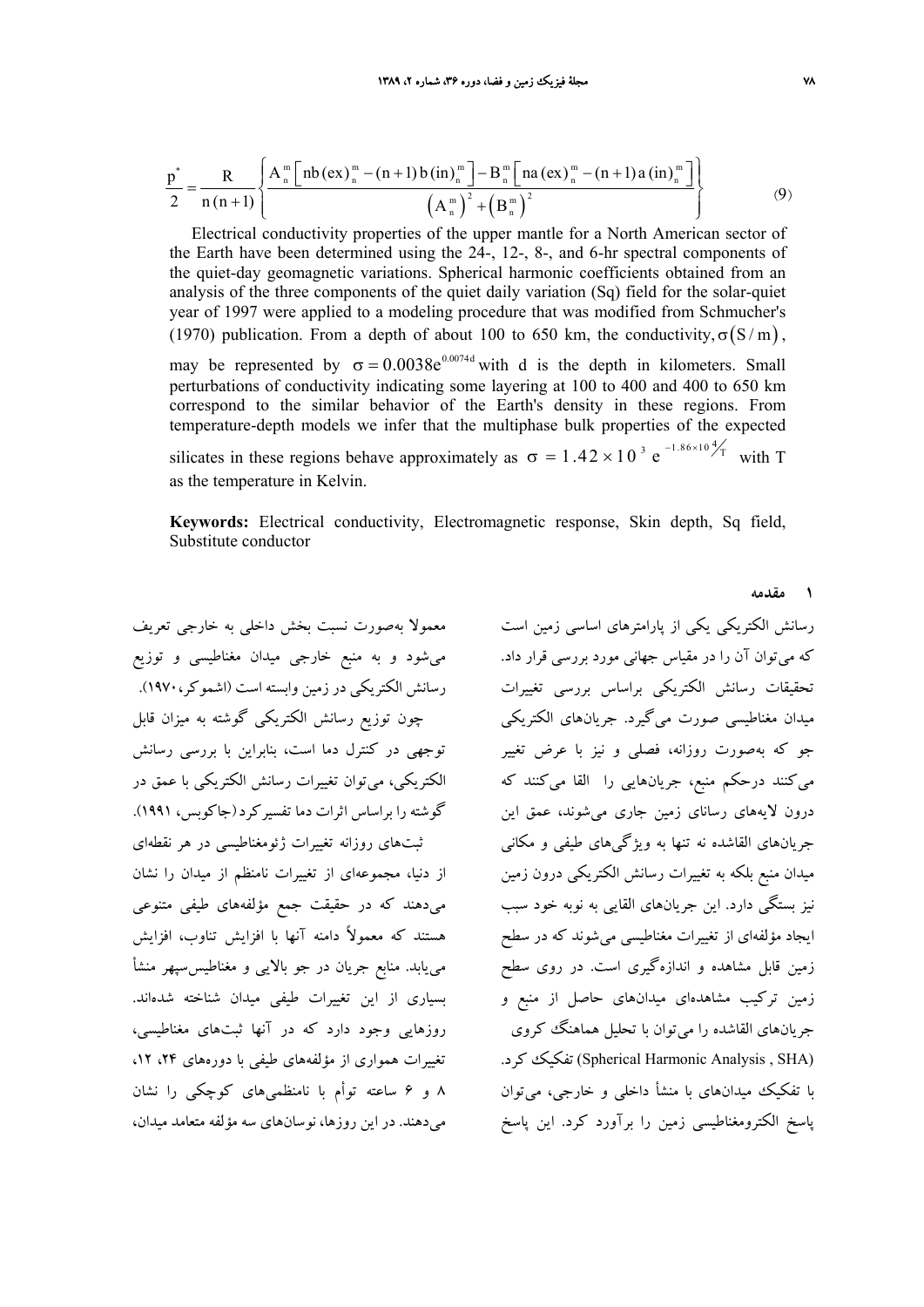ثبتهايي را ايجاد ميكنند كه مشابه ثبتهاي بسياري از روزهاي پيشين است. چنين ثبتهايي را تغييرات آرام روزانه ميدان ژئومغناطيسي ( Geomagnetic Daily Quiet Variations Field (و هنگامي كه اثرات نيروهاي كشندي ماه حذف شود، تغييرات آرام روزانه خورشيدي ( Solar Quiet Daily Variations (Sq)) مينامند. در حقيقت نمايش Sq در يك رصدخانه، مقادير ميانگين ميدان در روزهاي آرام است. برخي از محققان پنج روز آرام از يك ماه را انتخاب ميكنند. برخي نيز از روزهايي استفاده ميكنند كه هشت شاخص Kp آن كوچكتر از يك مقدار مشخص باشد.

كمپل و آندرسن (1983) با استفاده از دادههاي روزهاي آرام در 1965 رسانش الكتريكي گوشته فوقاني در امريكاي شمالي را با استفاده از روش تحليل هماهنگهاي كروي و كاربرد تابع انتقال C بهدست آورد. در اين تحقيق مرتبه و درجه هماهنگهاي كروي بهترتيب 4 و 12 درنظر گرفته شده بود.

كنستابل (1993) با استفاده از ميانگين توابع پاسخ بهدست آمده روبرتز (1984) و شولتز و لارسن (1987)  $\gamma$ ۰۲×۴×۶۴ (م) براي بسامدهاي در گستره <sup>۳-</sup> ۸۰×۶۴ ر سيكل بر روز، ساختار رسانش الكتريكي گوشته را بهدست آورد.

كمپل و همكاران (1998) با استفاده از دادههاي روزهاي آرام سال 1990 مربوط به هشت رصدخانه مغناطيسي موقت در استراليا هدايت الكتريكي گوشته فوقاني را تعيين كردند.

چاندراسخار و همكاران (2003) نيز با استفاده از دادههاي روزهاي آرام 1996 در طول 210 درجه هدايت الكتريكي را تعيين كردند. در اين تحقيق مرتبه و درجه هماهنگهاي كروي بهترتيب 4 و 5 درنظر گرفته شده بود.

هدف اين تحقيق تعيين رسانش الكتريكي گوشته

فوقاني و رابطه آن با درجهحرارت با استفاده از تغييرات روزهاي آرام منطقه امريكاي شمالي مربوط به سال آرام 1997 (جديدترين سال آرام مغناطيسي در هنگام اين تحقيق) و كاربرد روش هماهنگهاي كروي تا درجه 12 و مرتبه 4 است. اين دادهها ابزار مناسبي براي بررسي جريانهاي يونسپهري روزهاي آرام مغناطيسي و بررسي رسانش الكتريكي در اختيار ما قرار ميدهد.

**2 روش تعيين رسانش الكتريكي با استفاده از SHA** رسانش الكتريكي گوشته فوقاني را ميتوان با استفاده از مؤلفههاي طيفي ،24 ،12 8 و 6 ساعته تغييرات Sq و با استفاده از روش كلاسيك هماهنگهاي كروي بهدست آورد. روش پردازش دادهها براي ضرايب SHA سال 1997 كاربرد اين ضرايب براي تعيين رسانش الكتريكي را افزايش دادهاند. با محدود كردن دادهها به نيمكره شمالي قاره امريكا و ايجاد كرهاي كه فقط اين ناحيه را مدلسازي كند، پراكندگي دادهها كه با تفاوتهاي ناحيهاي ايجاد ميشود، محدود ميشود. فنهاي هموارسازي عرضي بهكار رفته در ضرايب فوريه تغييرات ميدان Sq رصدخانهها، اثرات بيهنجاريهاي پوسته محلي بهمنزلة نوفه موجود در تحليل هماهنگ را كاهش ميدهد. ضرايب هماهنگ كروي حاصل از تحليل سه مؤلفه تغييرات Sq براي سال آرام خورشيدي 1997 در يك روش مدلسازي كه اصلاح شده روش اشموكر (1970) است، بهدست آمدهاند.

پتانسيل مغناطيسي نردهاي، V، در متمم عرض  $\theta$  و طول φ مربوط به تغييرات Sq در سطح زمين را ميتوان بهصورت زيرنشان داد (كمپل و آندرسن، 1983):

 $V(\theta, \varphi) = \sum_{n=1}^4 \sum_{n=1}^{12} R \left[ A_n^m \cos(m \varphi) + B_n^m \sin(m \varphi) \right] P_n^m(\cos \theta)$  $m=1$   $n=m$  $= 1$  n= (1)

 $\textrm{P}_\textrm{n}^\textrm{m} \left(\textrm{cos} \hspace{0.5mm}\theta\right)$  كه در آن  $\textrm{R}$  شعاع زمين و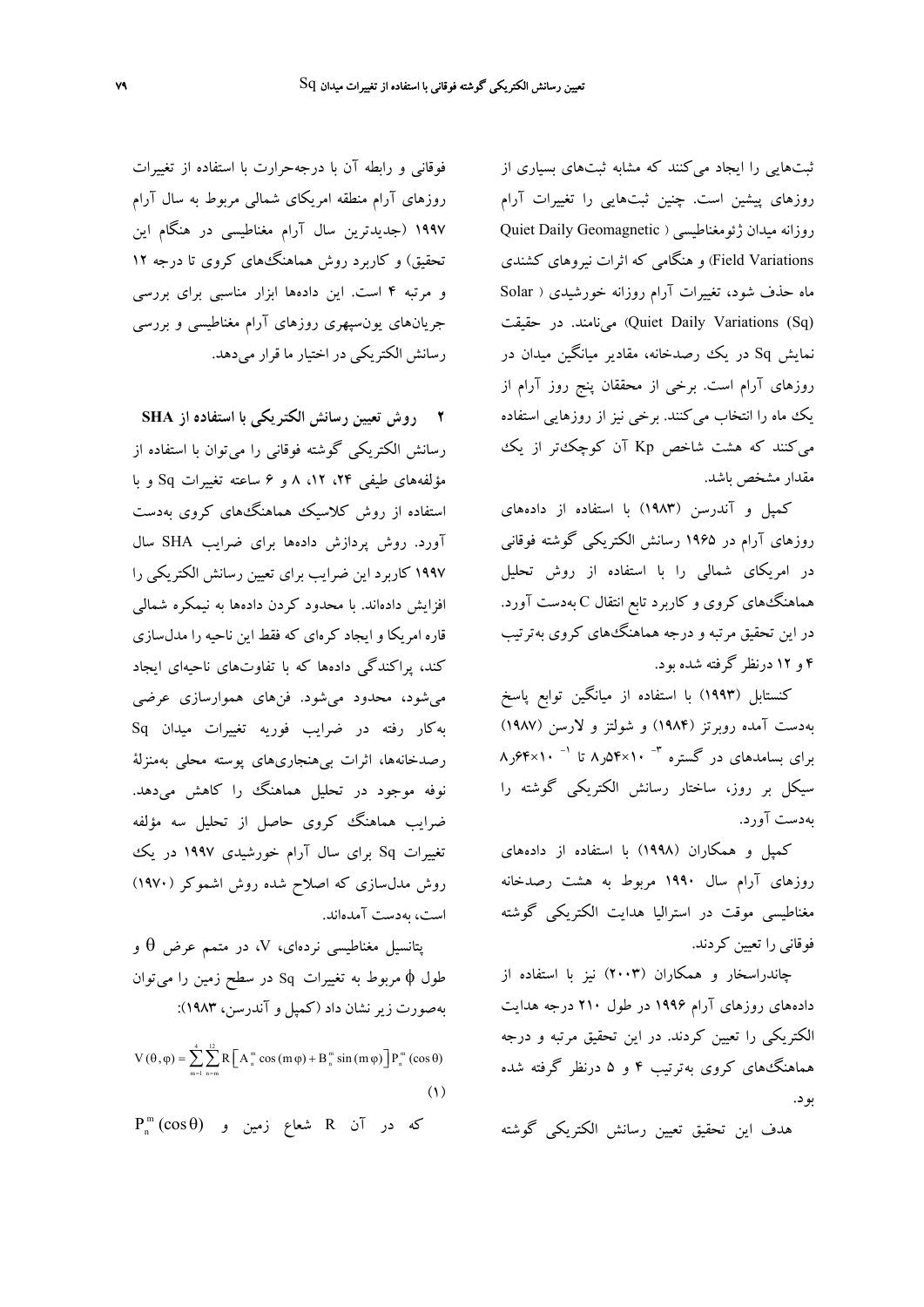*u*

چندجملهايهاي لژاندر وابسته بههنجارشده بهروش اشميت هستند؛  $\mathrm{A}^\mathrm{m}_\mathrm{n}$  و  $\mathrm{B}^\mathrm{m}_\mathrm{n}$  ضرايب كسينوسي و سينوسي SHA متشكل از بخشهاي خارجي (ex) و داخلي (in) هستند و عبارتاند از:

$$
A_n^m = \left[ a \left( e x \right)_n^m + a \left( i n \right)_n^m \right]
$$
  
\n
$$
B_n^m = \left[ b \left( e x \right)_n^m + b \left( i n \right)_n^m \right]
$$
\n
$$
(5)
$$

ميدانهاي داخلي و خارجي با اين ضرايب a و b بازسازي ميشوند(چپمنوبارتلز1940،؛ماتسوشيتا، 1967). معادلات القا براي تحليلها برحسب ضرايب SHA (b,a (نوشته ميشود. با كاربرد نمادگذاري متداول اعداد مختلط براي تحليل القا، نسبت مؤلفه داخلي به m خارجي S با مرتبه m و درجه n از ميدان ژئومغناطيسي <sup>n</sup>  $\textbf{S}_\text{n}^\text{m}$  میشود.  $\textbf{S}_\text{n}^\text{m}$ بهصورت زیر تعریف ميشود (كمپل و آندرسن، 1983):

$$
S_n^m = \frac{R/(n+1) - C_n^m}{R/n + C_n^m}
$$
  
\n
$$
S_n^m = u + iv
$$
 (7a)

$$
\sum_{n=0}^{n} a(n) \binom{m}{n} a(n) \binom{m}{n} + b(ex) \binom{m}{n} b(in) \binom{m}{n}
$$
\n
$$
= \frac{a(ex) \binom{m}{n} a(in) \binom{m}{n} + [b(ex) \binom{m}{n}]^{\dagger}}{[a(ex) \binom{m}{n} + [b(ex) \binom{m}{n}]^{\dagger}}
$$
\n(rb)

$$
\begin{matrix} 1 \\ 2 \end{matrix}
$$

$$
v = \frac{b (e x)^{\frac{m}{n}} a (in)^{\frac{m}{n}} - a (e x)^{\frac{m}{n}} b (in)^{\frac{m}{n}}}{[a (e x)^{\frac{m}{n}}]^{x} + [b (e x)^{\frac{m}{n}}]^{x}}
$$
(**r**c)

س تابع انتقال مختلط القا  $\mathrm{C}_\mathrm{n}^\mathrm{m}$  (برحسب كيلومتر) بهصورت زير نوشته ميشود:

$$
C_n^m = z^* - i \frac{p^*}{\gamma}
$$
 (6a)

$$
z^* = \frac{R}{n(n+1)} \begin{cases} A_n^m \left[ na\left( ex \right)_n^m - (n+1)a\left( in \right)_n^m \right] + \\ \frac{B_n^m \left[ nb\left( ex \right)_n^m - (n+1)b\left( in \right)_n^m \right]}{\left( A_n^m \right)^2 + \left( B_n^m \right)^2} \\ & \text{(fb)} \end{cases}
$$

$$
\frac{p^{*}}{2} = \frac{R}{n(n+1)} \left\{ \frac{A_{n}^{m} \left[ nb \left( ex \right)_{n}^{m} - (n+1) b \left( in \right)_{n}^{m} \right] - 1}{B_{n}^{m} \left[ na \left( ex \right)_{n}^{m} - (n+1) a \left( in \right)_{n}^{m} \right]}}{\left( A_{n}^{m} \right)^{2} + \left( B_{n}^{m} \right)^{2}} \right\}
$$
\n(FC)

كه R شعاع زمين برحسب كيلومتر است. نسبت مؤلفه Z (درونسو) به X (شمالسو) ميدان خواهد شد:

$$
\left(\frac{Z}{X}\right)_{n,m} = \left[\frac{n(n+1)P_n^m(\theta)}{R\left(d\,P_n^m\right)}\right]C_n^m
$$
\n(Aa)

و نسبت <sup>Z</sup> به <sup>Y</sup>) شرقسو) در يك متمم عرض معين θ خواهد شد:

$$
\left(\frac{Z}{Y}\right)_{n,m} = i \left[\frac{n(n+1)\sin\theta}{mR}\right] C_n^m \qquad \text{(ab)}
$$

عمق يك لايه رساناي همارز با مرتبه m و درجه n عبارت است از:

$$
d_{n,m} = z^* - \frac{p^*}{\gamma} (km)
$$
 (9)  
و رسانش یکه لایه یکنوانخت جایگزین در این عمق  
خواهد شد: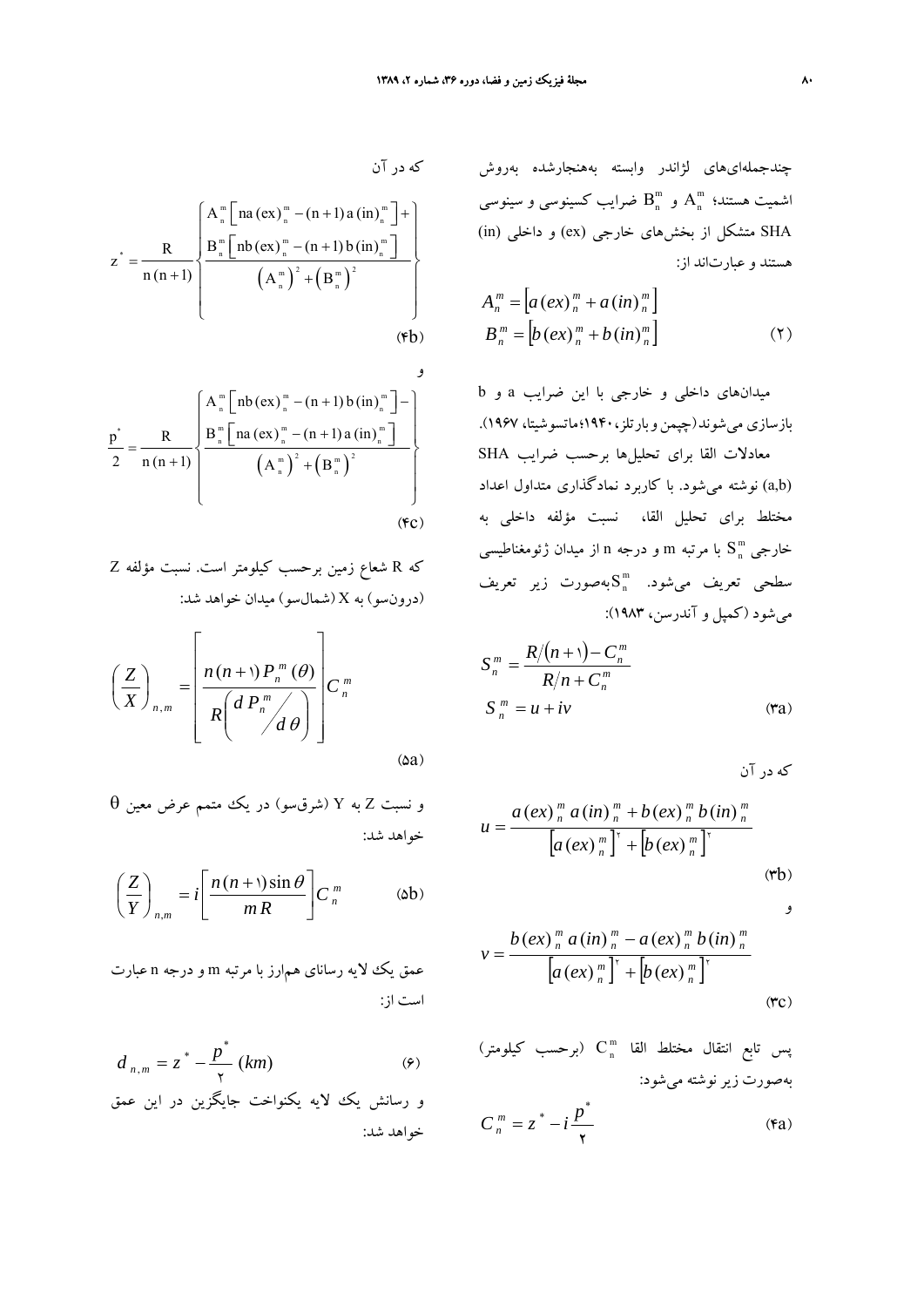$$
\sigma_{n,m} = \frac{\mathfrak{o}/\mathfrak{c} \times \mathfrak{d} \cdot \mathfrak{c}^{\mathfrak{c}}}{m \left(\pi \frac{p^*}{\mathfrak{r}}\right)^{\mathfrak{r}}} \left(S/m\right) \tag{V}
$$

اعتبار معادلات (6) و (7) محدود به شرايط زير است (اشموكر، 1970):

$$
-\epsilon \circ^{\circ} \leq \arg \Bigl( C_n^m \Bigr) \leq \circ^{\circ} \tag{A}
$$

 $C_n^m$  كه در آن  $a$ rg ، شناسه (Argument) تابع مختلط است.

بهمنظور حذف دادههاي غيرمعمول محتمل در دادهها بايد دو معيار قابلِقبول ديگر نيز وارد شود. اولين آن مربوط به است كه در واقع اختلاف $\arg\left(\text{S}_\text{n}^\text{m}\right)$ SHA داخلي و خارجي است. هنگامي كه اين اختلاف كوچك يا منفي باشد، مقادير غيرواقعي از رسانش الكتريكي بهدست خواهد آمد. ازجمله اين مقادير ميتوان به اعداد منفي براي رسانش الكتريكي اشاره كرد كه مقداري غيرقابل قبول است. از اينرو بهمنظور حذف چنين دادههايي قيد زير آورده ميشود:

$$
\arg\left(S_{n}^{m}\right) \geq \varphi^{\circ} \tag{4}
$$

دومين معيار حاكي از اين حقيقت است كه ضرايب SHA با دامنههاي بسيار كم بهطور كاملاً بارزي برآوردهاي ضعيفي از هدايت را بهدست ميدهند. از اين رو قيد زير آورده ميشود.

$$
\left[\left(A_{n}^{m}\right)^{r}+\left(B_{n}^{m}\right)^{r}\right]^{2}\geq K_{m}
$$
\n(1.)

که در آن  $_{\rm m}$  یک ثابت متفاوت برای هر m و هر مجموعهاي از دادهها است.

## **3 تحليل دادهها**

خطاهاي نسبي موجود در ضرايب SHA با كاهش دامنه

ضرايب، افزايش مي يابد. مقادير متنوعي از  $\rm{K}_{\mathfrak{m}}$  در رابطه ازموده شدند. افزايش بيشتر در  $\rm K_{\scriptscriptstyle m}$  باعث كاهش (١٠) ناچيزي در پراكندگي مقادير هدايت عمق ميشود اما در عينِحال حذف بيشتر مؤلفههاي با مرتبه بالاتر m كه دامنه كمتري دارند، را به دنبال دارد.

نسبت دامنههای چهار مؤلفه هماهنگ ببرای دادههای 1997 امريكاي شمالي براي مؤلفههاي،24 ،12 8 و 6 ساعته عبارتاند از: 1 : 809ر0 : 421ر0 : 202ر.0 از اين رو فرض شده است كه چهار مقدار  $\rm{K}_{\rm m}$  نيز بايد بههمين نسبت باشند. اين انتخاب بيان ميدارد كه خطاها براي مؤلفههاي هماهنگ Sq مشابه هستند. سپس توزيعهاي ، 2 متعددي از رسانش ـ عمق با افزايش تدريجي  $\mathrm{K}_1$  ، و  $\rm{K}_{4}$  نيز با نسبت هاي فوق تعيين شدند) بهدست  $\rm{K}_{3}$ آمد. در ابتدا فرض بر اين بود كه نيمرخ عمومي رسانش الكتريكي بايد تغييرات منظمي با عمق مانند آنچه براي نيمرخ چگالي يا دما ديده ميشود، داشته باشد. بنابراين بهترين  $\rm{K}_{1}$  براساس دامنههای سالانه چهار مؤلفه طيفي 1997 مقداري حدود 4ر1 بهدست آمد.

شاخصهاي مغناطيسيKp و Ap بهمنزلة معيار انتخاب روز آرام درنظر گرفته شدهاند. پنج روز از آرامترين روزهاى هر ماه كه شاخص  $2_+$  Kp و ≥ 10 Ap باشد بهمنزلة روزهاي آرام هر ماه انتخاب شدهاند. از ميان رصدخانههاي مغناطيسي موجود در امريكاي شمالي، آنهايي كه دادههاي سال 1997 را بهصورت كامل داشتهاند، انتخاب شدهاند كه اسامي، كد شناسايي، مختصات جغرافيايي و مختصات مغناطيسي آنها در جدول 1 و موقعيت آنها روي زمين در شكل 1 آمده است.

از بين همه دادههاي ساعتي در روزهاي آرام مغناطيسي، پس از اعمال قيدهاي پيشگفته، دادههاي موجود در جدول2 حاصل شده است.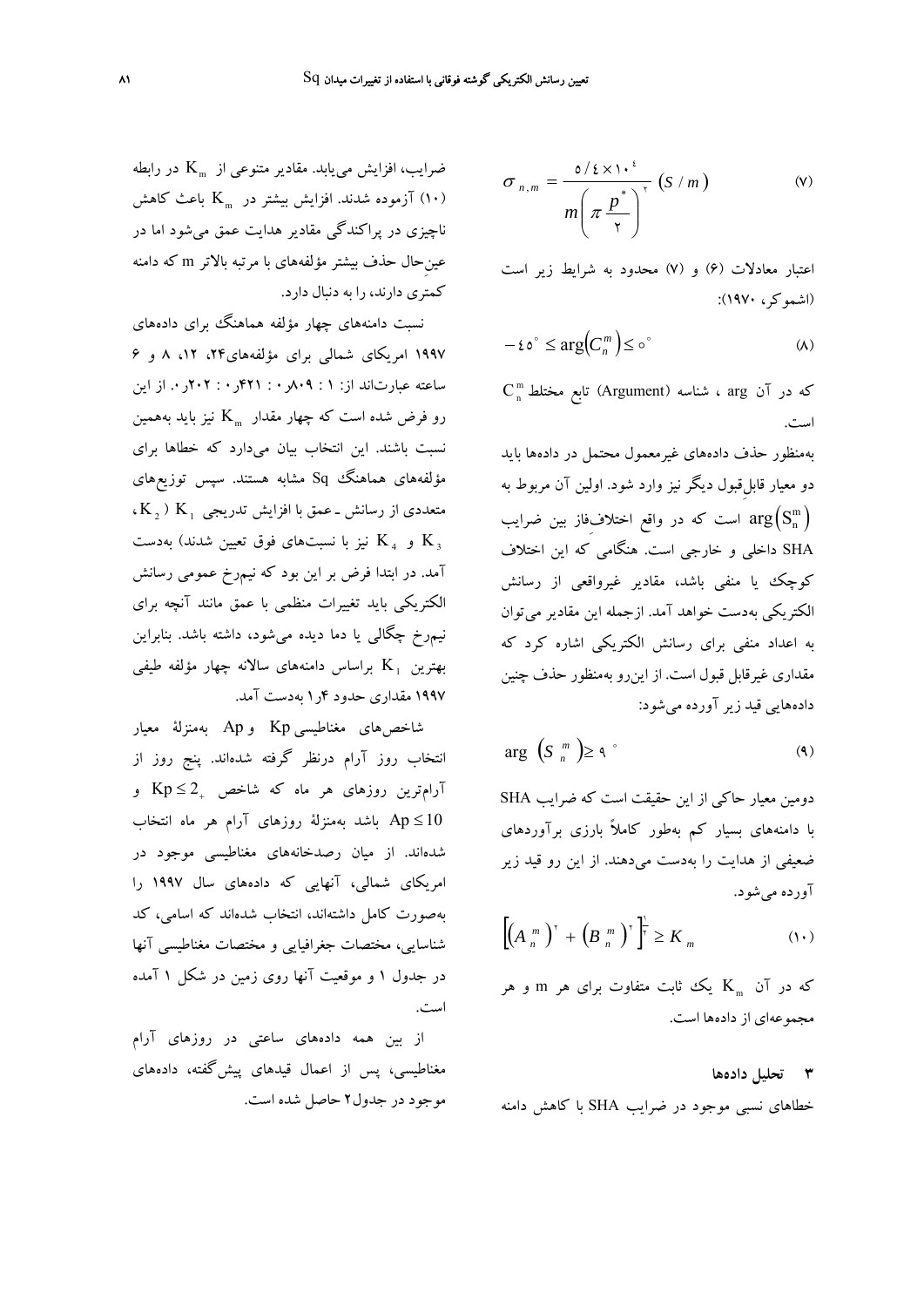| کد         | نام رصدخانه           | عرض جغرافيايي | طول جغرافیایی | عرض مغناطیسی | طول مغناطیسی |
|------------|-----------------------|---------------|---------------|--------------|--------------|
| THL        | THULE                 | 76.53         | $-68.89$      | 87.17        | 13.00        |
| <b>ALE</b> | <b>ALERT</b>          | 82.5          | $-62.5$       | 86.51        | 160.10       |
| <b>RES</b> | <b>RESOLUTE BAY</b>   | 74.7          | $-94.9$       | 83.11        | 299.60       |
| <b>CBB</b> | <b>CAMBRIDGE BAY</b>  | 69.2          | $-105$        | 76.81        | 301.1        |
| <b>BLC</b> | <b>BAKER LAKE</b>     | 64.33         | $-96.03$      | 73.51        | 320.90       |
| <b>NAO</b> | <b>NARSSARSSUAO</b>   | 61.1          | $-45.2$       | 70.15        | 39.3         |
| <b>FCC</b> | <b>FORT CHURCHILL</b> | 58.77         | $-94.1$       | 68.3         | 327.6        |
| <b>MEA</b> | <b>MEANOOK</b>        | 54.62         | $-113.33$     | 61.81        | 305.4        |
| <b>SIT</b> | <b>SITKA</b>          | 57.05         | $-135.33$     | 60.38        | 279.40       |
| <b>OTT</b> | <b>OTTAWA</b>         | 45.4          | $-75.55$      | 56.06        | 355.1        |
| <b>VIC</b> | <b>VICTORIA</b>       | 48.52         | $-123.42$     | 54.31        | 296.9        |
| <b>FRD</b> | <b>FREDERICKSBURG</b> | 38.21         | $-77.37$      | 48.84        | 353.1        |
| <b>BOU</b> | <b>BOULDER</b>        | 40.14         | $-105.24$     | 48.73        | 320.1        |
| TUC        | <b>TUCSON</b>         | 32.25         | $-110.83$     | 40.24        | 315.6        |
| <b>DLR</b> | <b>DEL RIO</b>        | 29.49         | $-100.92$     | 38.65        | 327.00       |
| <b>SJG</b> | <b>SAN JUAN</b>       | 18.38         | $-66.12$      | 29.02        | 6            |
| <b>HON</b> | HONOLULU              | 21.32         | $-158.06$     | 21.59        | 269.40       |
| <b>MBO</b> | <b>M BOUR</b>         | 14.39         | $-16.96$      | 20.37        | 57.50        |
| HUA        | <b>HUANCAYO</b>       | $-12.05$      | $-75.34$      | $-1.55$      | 355.80       |

**جدول .1** رصدخانههاي مغناطيسي امريكاي شمالي فعال در 1997 و مختصات جغرافيايي و مغناطيسي آنها.



**شكل.1** موقعيت جغرافيايي رصدخانههاي مغناطيسي فعال امريكالي شمالي در .1997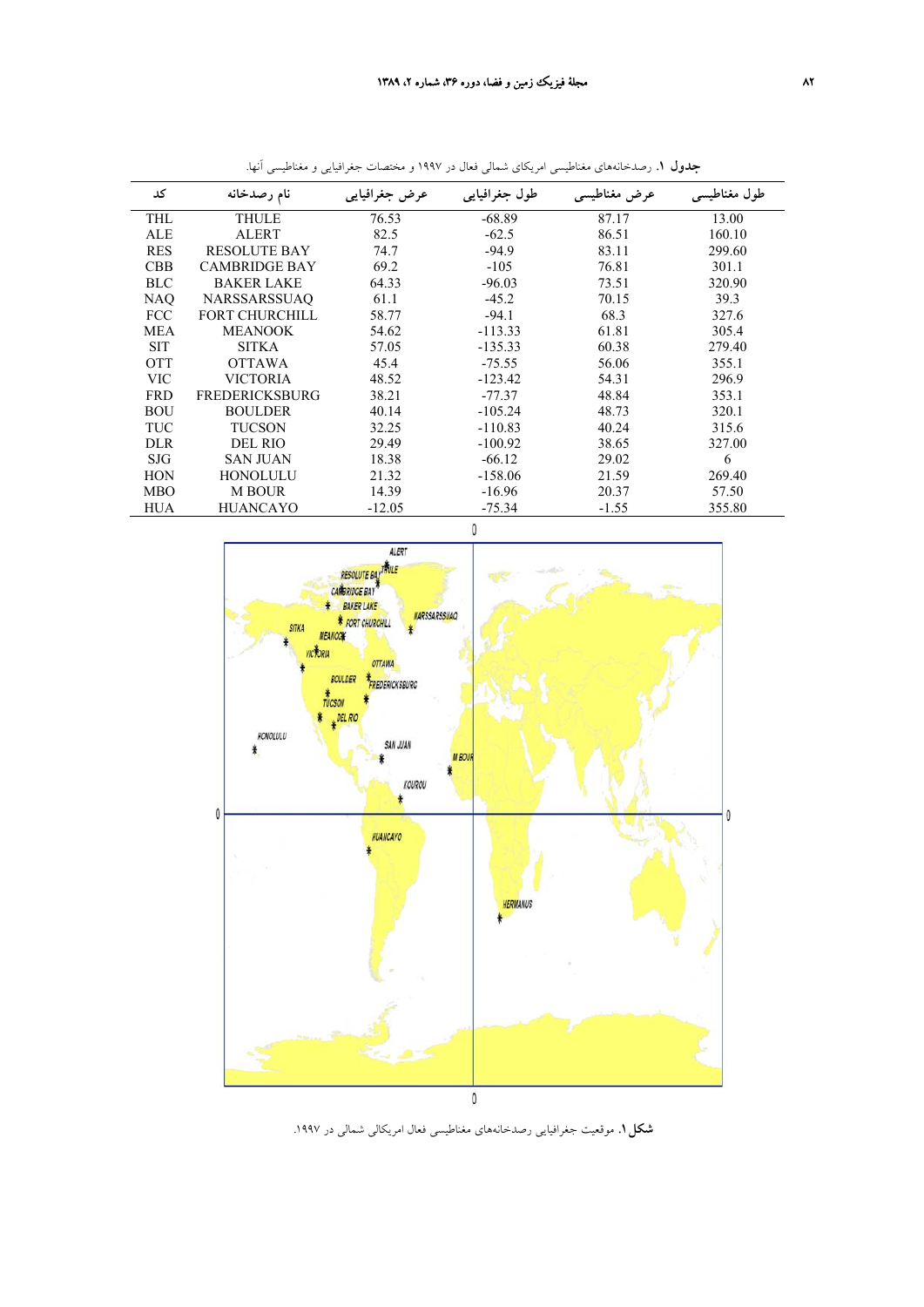**4 نتايج**

بسامدهاي موجود در تغييرات روزانه ميدان به اعماقي محدود ميشوند كه رسانش الكتريكي تا حدود 650 كيلومتر را ميتوان تعيين كرد. ناهمگنيهاي جانبي سنگسپهر در چند 10 كيلومتر اوليه زمين تا ناپيوستگي قارهاي موهو استفاده از هماهنگهاي كروي در اين گستره كمعمق را محدود ميكند. از عمق 100 كيلومتري به بعد رسانش الكتريكي يك مقياس ناحيهاي دارد و مقدار آن نسبت به آنچه در لايههاي كمعمق دارد، بيشتر است (كمپل و آندرسن، 1983). جدول 2 مجموعه دادههاي اين تحليل را نشان ميدهد.

علاوهبراين، روش تحليلي اشموكر (1970) كه در اينجا بهكار رفته است مستلزم افزايش رسانش الكتريكي با

عمق است؛ رسانش الكتريكي صفحات قارهاي و اقيانوسي ممكن است از لايه مجاور آنها بيشتر باشد. بنابر چنين دلايلي، ناحيه قابل بررسي در اين تحقيق بين اعماق حدود 100 تا 650 كيلومتر است. معادله برازششده بر اين دادهها براساس روش كمترين مربعات بهصورت زير بهدست آمده است:

$$
\sigma = \cdot / \cdots \uparrow \wedge \quad e^{- \cdot / \cdots \uparrow \cdot d} \quad (S/m)
$$
 (1)

σ رسانش الكتريكي برحسب زيمنس بر متر ( m/S (و d عمق برحسب كيلومتر ( km ( است. شكل 2 رابطه رسانش الكتريكي - عمق با استفاده از دادههاي جدول 2 را نشان ميدهد. پارامترهاي آماري اين برازش نيز در شكل آمده است.

**جدول .2** مقادير محاسبه شده رسانش الكتريكي – عمق و ضرايب مربوط به ميدانهاي داخلي و خارجي در ماههاي .1997

| m                       | $\mathbf n$    | Km   | Component(hr) | aex     | bex     | ain     | bin     | d   | σ     | month |
|-------------------------|----------------|------|---------------|---------|---------|---------|---------|-----|-------|-------|
| 3                       | $\overline{4}$ | 0.60 | 8             | 3.33    | $-1.30$ | 0.79    | $-1.12$ | 184 | 0.016 | Jan   |
| $\overline{4}$          | 4              | 0.30 | 6             | $-2.99$ | $-0.39$ | $-1.04$ | 0.32    | 299 | 0.024 | Jan   |
| 1                       | 7              | 1.40 | 24            | 2.30    | 1.73    | 0.54    | $-0.40$ | 298 | 0.053 | Feb   |
| $\mathbf{1}$            | 6              | 1.40 | 24            | $-9.43$ | $-6.90$ | $-2.52$ | 1.33    | 313 | 0.048 | Feb   |
| 3                       | 4              | 0.60 | $\,$ $\,$     | 2.59    | 1.79    | 1.02    | 0.24    | 377 | 0.046 | Feb   |
| 3                       | 4              | 0.60 | 8             | 3.50    | $-0.97$ | 0.41    | $-1.13$ | 177 | 0.007 | Feb   |
| 4                       | 6              | 0.30 | 6             | $-0.43$ | $-0.07$ | $-0.15$ | 0.08    | 143 | 0.020 | Feb   |
| $\overline{c}$          | 6              | 1.00 | 12            | $-4.13$ | 5.08    | 0.68    | 1.82    | 207 | 0.021 | Mar   |
| $\overline{c}$          | 5              | 1.00 | 12            | $-4.18$ | 5.16    | 0.71    | 1.78    | 246 | 0.015 | Mar   |
| $\overline{c}$          | 3              | 1.00 | 12            | $-7.51$ | 1.66    | $-2.49$ | 1.39    | 389 | 0.060 | Mar   |
| $\overline{c}$          | 3              | 1.00 | 12            | $-7.79$ | 1.24    | $-2.70$ | 1.07    | 439 | 0.105 | Mar   |
| $\overline{c}$          | $\overline{c}$ | 1.00 | 12            | $-8.47$ | 0.98    | $-3.04$ | 1.07    | 443 | 0.049 | Mar   |
| $\overline{\mathbf{3}}$ | 3              | 0.60 | $\,$ 8 $\,$   | 5.11    | $-0.27$ | 1.50    | $-1.31$ | 123 | 0.007 | Mar   |
| $\mathfrak{Z}$          | 4              | 0.60 | 8             | 2.35    | 1.14    | 0.95    | 0.03    | 300 | 0.034 | Mar   |
| $\mathfrak{Z}$          | 4              | 0.60 | 8             | 1.43    | 1.61    | 0.63    | 0.43    | 397 | 0.099 | Mar   |
| 4                       | 6              | 0.30 | 6             | $-1.23$ | 2.55    | 0.03    | 0.76    | 356 | 0.052 | Mar   |
| 4                       | 5              | 0.30 | 6             | $-1.29$ | $-0.13$ | $-0.36$ | 0.07    | 436 | 0.091 | Mar   |
| 4                       | 6              | 0.30 | 6             | $-0.51$ | $-0.30$ | $-0.07$ | $-0.02$ | 648 | 0.445 | Mar   |
| 1                       | $\overline{c}$ | 1.40 | 24            | 7.98    | 0.60    | 3.16    | $-0.78$ | 264 | 0.045 | Apr   |
| 3                       | 3              | 0.60 | 8             | 1.73    | $-3.02$ | $-0.26$ | $-1.32$ | 101 | 0.006 | Apr   |
| $\mathbf{1}$            | 6              | 1.40 | 24            | $-0.91$ | 0.76    | $-0.07$ | 0.23    | 458 | 0.232 | May   |
| 4                       | 4              | 0.30 | 6             | $-1.00$ | 1.61    | 0.01    | 0.73    | 194 | 0.013 | May   |
| $\overline{4}$          | 4              | 0.30 | 6             | 0.26    | 1.28    | 0.12    | 0.34    | 584 | 0.248 | Jun   |
| 3                       | 3              | 0.60 | 8             | 4.14    | 2.29    | 1.89    | $-0.01$ | 181 | 0.012 | Jul   |
| 3                       | 8              | 0.60 | 8             | 7.28    | $-6.31$ | 0.41    | $-1.94$ | 345 | 0.098 | Jul   |
| 4                       | 5              | 0.30 | 6             | $-0.11$ | 0.81    | 0.21    | 0.20    | 136 | 0.007 | Jul   |
| 4                       | 4              | 0.30 | 6             | 1.02    | 0.57    | 0.42    | $-0.09$ | 163 | 0.008 | Jul   |
| 4                       | 4              | 0.30 | 6             | $-2.45$ | 2.76    | $-0.41$ | 1.36    | 250 | 0.022 | Jul   |
| $\boldsymbol{2}$        | 3              | 1.00 | 12            | $-5.12$ | 5.44    | $-1.63$ | 2.68    | 338 | 0.106 | Aug   |
| $\mathfrak{Z}$          | 3              | 0.60 | 8             | 5.50    | $-3.22$ | 1.64    | $-2.33$ | 129 | 0.015 | Aug   |
| 3                       | 4              | 0.60 | 8             | 1.14    | $-1.36$ | $-0.04$ | $-0.64$ | 172 | 0.010 | Aug   |
| $\overline{4}$          | 5              | 0.30 | 6             | 0.76    | 0.89    | 0.40    | $-0.03$ | 147 | 0.007 | Aug   |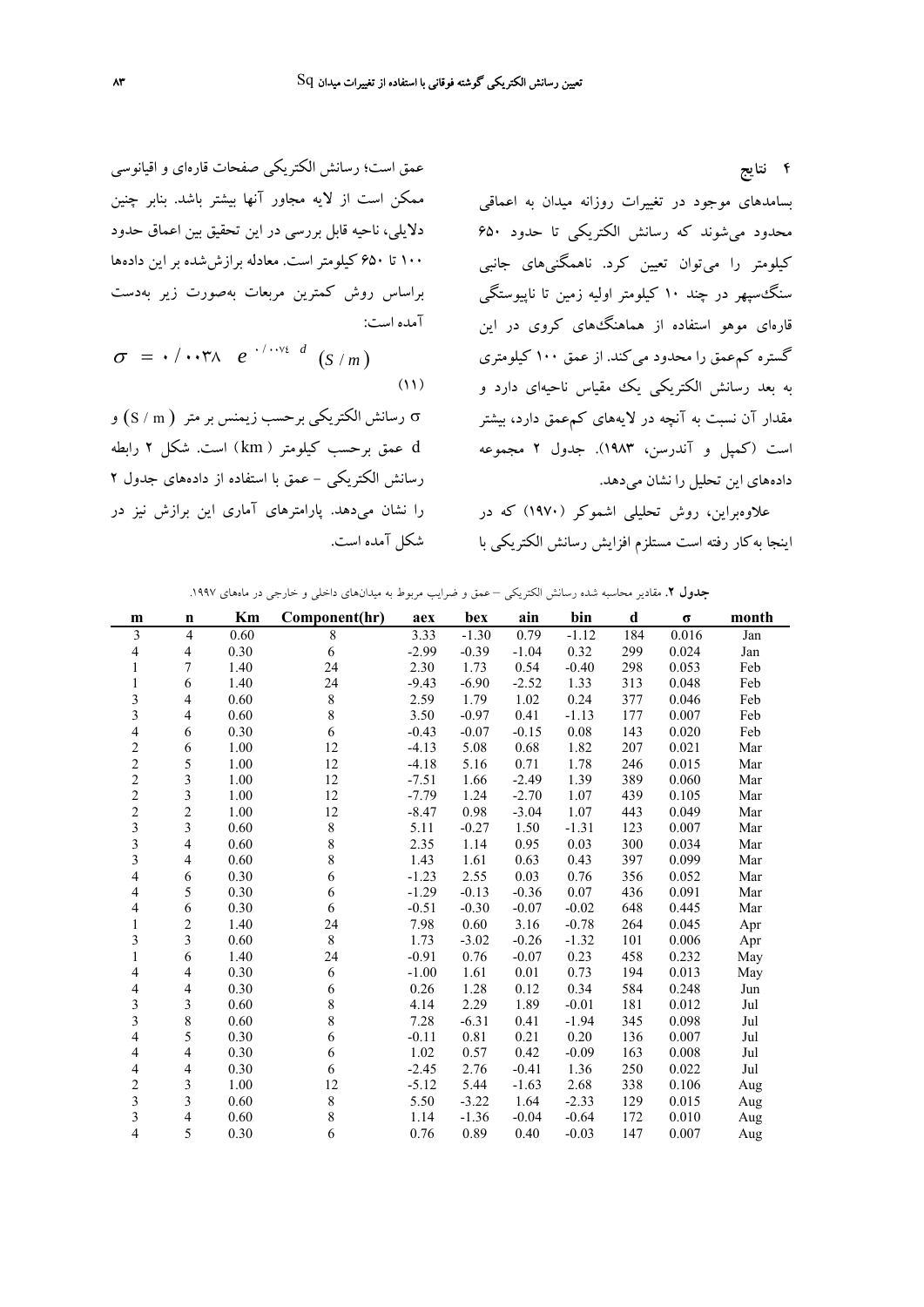| m                        | $\mathbf n$              | Km   | Component(hr) | aex     | bex     | ain     | bin     | d   | $\sigma$ | month      |
|--------------------------|--------------------------|------|---------------|---------|---------|---------|---------|-----|----------|------------|
| $\overline{4}$           | 7                        | 0.30 | 6             | 0.30    | 0.63    | 0.14    | 0.06    | 366 | 0.044    | Aug        |
| $\overline{\mathcal{A}}$ | 4                        | 0.30 | 6             | 0.87    | $-1.24$ | $-0.01$ | $-0.60$ | 153 | 0.010    | Aug        |
| $\overline{c}$           | $\overline{\mathbf{c}}$  | 1.00 | 12            | $-6.81$ | 4.44    | $-2.30$ | 2.53    | 283 | 0.034    | Sep        |
| $\overline{\mathbf{c}}$  | 5                        | 1.00 | 12            | $-3.54$ | 9.65    | $-0.09$ | 2.44    | 511 | 0.214    | Sep        |
| 3                        | 6                        | 0.60 | 8             | 1.33    | $-0.30$ | 0.16    | $-0.34$ | 266 | 0.020    | Sep        |
| $\mathfrak{Z}$           | 6                        | 0.60 | 8             | 1.48    | $-0.23$ | 0.28    | $-0.28$ | 327 | 0.043    | Sep        |
| 3                        | 7                        | 0.60 | 8             | 2.28    | 1.12    | 0.43    | $-0.28$ | 363 | 0.033    | Sep        |
| 3                        | 5                        | 0.60 | 8             | $-0.32$ | $-0.99$ | $-0.17$ | $-0.23$ | 450 | 0.114    | Sep        |
| 3                        | $\overline{4}$           | 0.60 | 8             | 0.47    | $-3.48$ | $-0.05$ | $-1.20$ | 453 | 0.200    | Sep        |
| $\overline{\mathbf{4}}$  | 7                        | 0.30 | 6             | 6.56    | $-0.33$ | 1.53    | $-1.73$ | 141 | 0.019    | Sep        |
| 4                        | 6                        | 0.30 | 6             | 11.68   | $-0.27$ | 1.58    | $-3.11$ | 201 | 0.010    | Sep        |
| 1                        | 2                        | 1.40 | 24            | 7.64    | 3.25    | 3.10    | 0.55    | 434 | 0.093    | Oct        |
| 1                        | $\overline{c}$           | 1.40 | 24            | 7.59    | 3.96    | 3.07    | 1.02    | 503 | 0.189    | Oct        |
| $\overline{c}$           | $\overline{\mathbf{c}}$  | 1.00 | 12            | $-4.85$ | 2.77    | $-1.48$ | 1.51    | 388 | 0.032    | Oct        |
| $\overline{\mathbf{4}}$  | 6                        | 0.30 | 6             | $-0.63$ | 0.53    | 0.09    | 0.23    | 172 | 0.007    | Oct        |
| $\overline{c}$           | 5                        | 1.00 | 12            | $-2.53$ | $-0.24$ | $-0.29$ | 0.78    | 134 | 0.008    | Nov        |
| $\overline{c}$           | $\overline{\mathbf{c}}$  | 1.00 | 12            | 9.07    | $-0.10$ | 3.67    | $-1.34$ | 170 | 0.019    | <b>Nov</b> |
| $\overline{c}$           | 4                        | 1.00 | 12            | $-2.91$ | $-0.62$ | $-0.99$ | 0.49    | 171 | 0.018    | Nov        |
| $\overline{c}$           | $\overline{\mathbf{c}}$  | 1.00 | 12            | $-6.56$ | 1.34    | $-2.55$ | 1.10    | 350 | 0.053    | <b>Nov</b> |
| $\overline{4}$           | $\overline{\mathcal{A}}$ | 0.30 | 6             | $-1.97$ | 0.93    | $-0.45$ | 0.70    | 199 | 0.013    | <b>Nov</b> |
| $\overline{\mathbf{4}}$  | 7                        | 0.30 | 6             | $-1.19$ | 0.46    | $-0.04$ | 0.36    | 214 | 0.014    | <b>Nov</b> |
| $\overline{c}$           | 8                        | 1.00 | 12            | $-2.34$ | $-0.29$ | $-0.36$ | 0.48    | 240 | 0.044    | Dec        |
| $\overline{c}$           | 7                        | 1.00 | 12            | $-2.15$ | $-0.32$ | $-0.10$ | 0.48    | 338 | 0.022    | Dec        |
| $\overline{c}$           | $\overline{c}$           | 1.00 | 12            | $-4.98$ | $-0.26$ | $-1.88$ | 0.35    | 412 | 0.042    | Dec        |
| $\overline{4}$           | 4                        | 0.30 | 6             | $-1.53$ | 0.04    | $-0.61$ | 0.27    | 193 | 0.025    | Dec        |
| $\overline{4}$           | 4                        | 0.30 | 6             | $-1.53$ | $-0.85$ | $-0.67$ | $-0.07$ | 263 | 0.025    | Dec        |

**ادامه جدول .2**



**شكل.2** مقادير رسانش الكتريكي حاصل از تحليل دادههاي روزهاي آرام 1997 در امريكاي شمالي. نمودار نمايي (معادله 11) بهترين برازش براي اين دادهها را نشان میدهد. پارامترهای اَماری ضریب تبیین  $\rm R^2$  مجموع مربعات خطاها  $\rm SSE$ . ریشه متوسط مربع خطاها  $\rm RMSE$  در شکل مشخص شدهاند.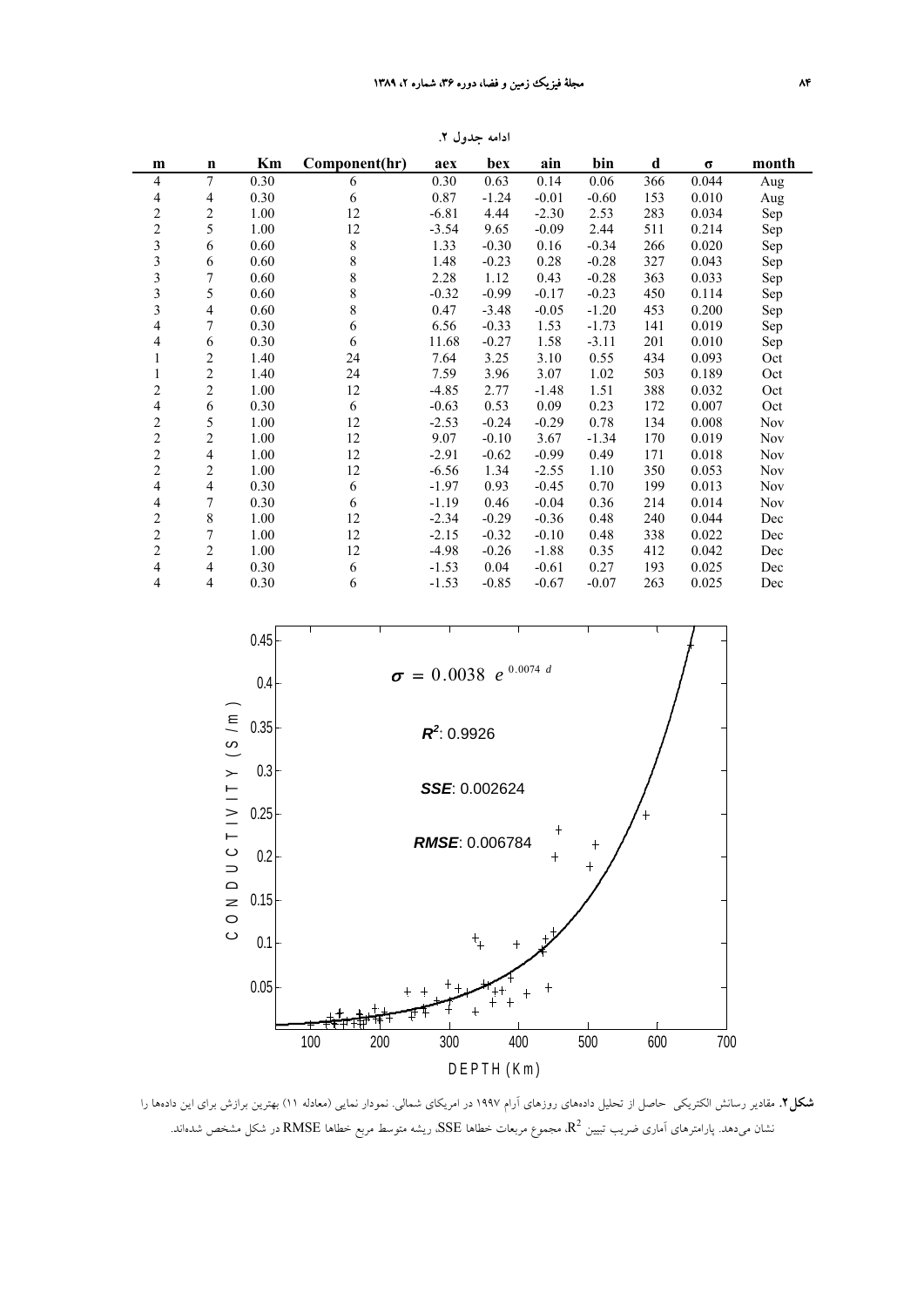**5 رابطه رسانش الكتريكي و دما در گوشته فوقاني** اندازهگيريهاي ژئومغناطيسي در اكتشاف و ارزيابي منابع زمينگرمايي و نيز تعيين دما زمين نقش مهمي را بازي ميكنند. زيرا رسانش الكتريكي تا اندازه زيادي به دما (و نيز فشار) بستگي دارد. براي گستره عمقي مناسب با شرايط ترموديناميكي، هدايت الكتريكي سيليكاتهاي چندفازي قابل انتظار در اين اعماق را ميتوان بهصورت تابعي ازا دما T بهصورت زيرنشان داد (توزر، 1979):

$$
\sigma = \sum_{i} C_i e^{-D_i/T} = \overline{C} e^{-\overline{D}/T}
$$
 (11)

 $\overline{\text{C}}$  و  $\text{D}_i$  مقادير ثابتي هستند. j معمولاً كمتر از ٣ و  $\text{C}_i$ و  $\,\overline{\rm D}\,$  ثابت $\,$ هايي براي خواص رسانش سيليكاتها است (توزر، 1979). بنابراين، تغييرات رسانش الكتريكي با عمق (معادلهي11) نشان ميدهد كه با افزايش عمق از 100 كيلومتر تا 650 كيلومتر، دما بهصورت خطي افزايش مييابد. با مساوي قرار دادن معادلات (11) و (12) براي دما برحسب كلوين

خواهيم داشت:  
\n
$$
\frac{10^{\circ}}{T} = \frac{\left[-740d + 10^{\circ} \text{Ln} \left(263 \overline{\text{C}}\right)\right]}{\overline{\text{D}}}
$$
\n(17)

که  $\overline{\text{C}}$  و  $\overline{\text{C}}$  ثابتهای معادله (۱۲) و d عمق برحسب کیلومتر است.  $\overline{\text{C}}$  و  $\overline{\text{D}}$ ،  $\overline{\text{D}}$  و d در این معادله مجهول $اند.$ اگر دو مجهول اول را بتوان با مدلسازيهاي مناسب آزمايشگاهي بهدست آورد، نيمرخ دما عمق را ميتوان براي گوشته فوقاني حل كرد (شانكلند و واف، 1977). بهطور مشابه، با داشتن رابطه  $\overline{\text{C}}$  .  $\overline{\text{C}}$  و  $\overline{\text{D}}$  را می $\overline{\text{u}}$ و با تفريق شيميايي قابل انتظار در اعماق زمين (بهاحتمال زياد اوليوين) بهدست آورد.

با استفاده از پنج برآورد مشخص دما با عمق (آندرسن، 1967؛ استيسي، 1969؛ توركات و شوبرت، 1982؛ ماج، 194۴؛ كسو و همكاران، ۲۰۰۰) مي توان مقادير  $\overline{\text{C}}$  و  $\overline{\text{D}}$  را $\overline{\text{C}}$ بهدست آورد (شكل3).



**شكل.3** نمودار تغييرات معكوس درجه حرارت با عمق در گوشته فوقاني حاصل از كارهاي (آندرسون، 1967؛ استيسي، 1969؛ توركات، 1982؛ ماج، 1984؛ كسو، 2000). با افزايش عمق درجه حرارت افزايش مييابد ( معكوس آن كاهش يافته است). روابط مربوط اين محققان در شكل آورده شده است.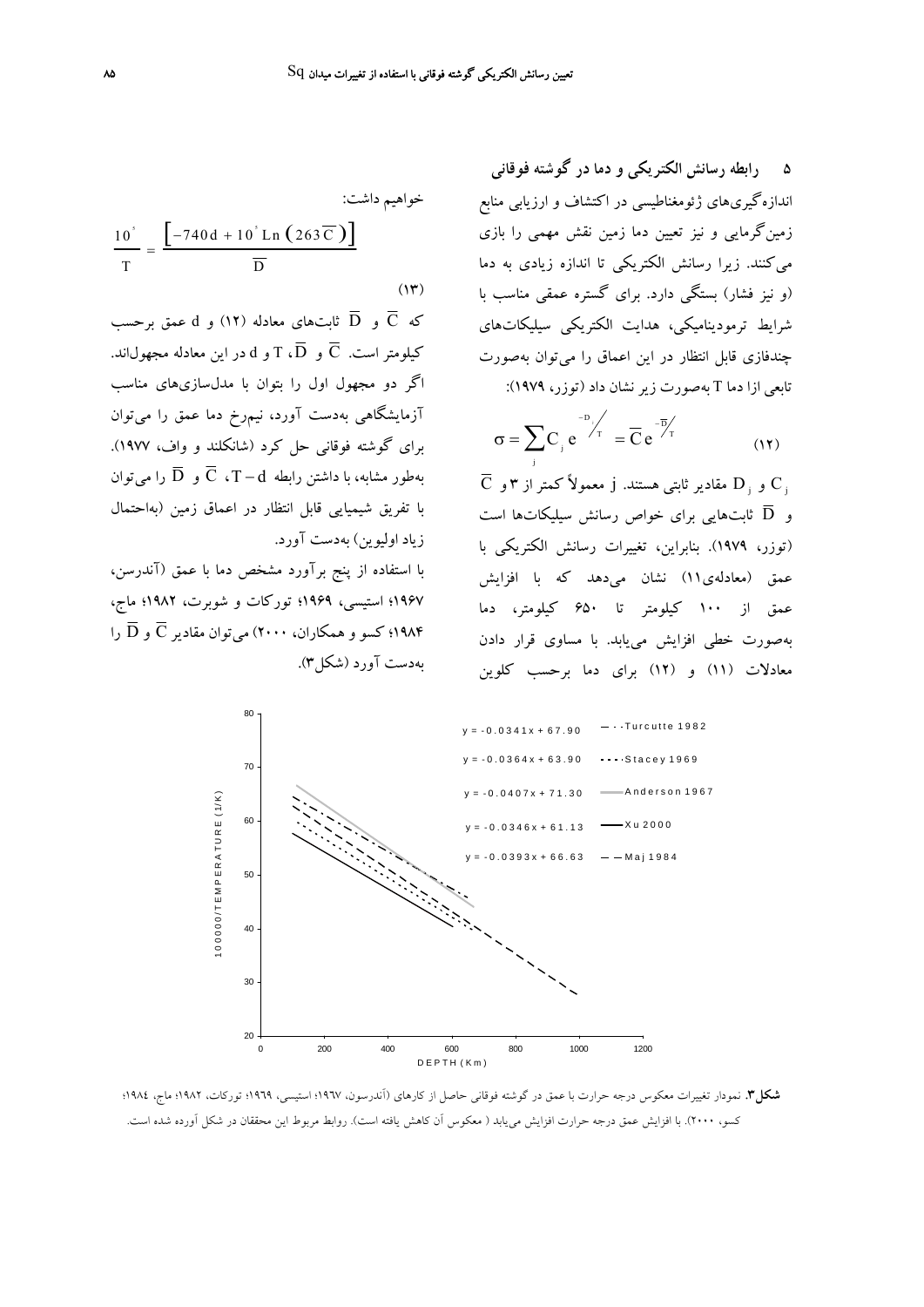با ميانگينگيري از اين مقادير، خواهيم داشت  $\overline{C} = 1.42 \times 10^{3}$  و  $\overline{D} = 1.86 \times 10^{4}$ . رابطه رسانش الكتريكي سيليكاتهاي چندفازي در اين گستره عمقي خواهد شد:

$$
\sigma = 1.42 \times 10^{-3} e^{-1.86 \times 10^{-4} / T}
$$
\n(19)

\n24

\n25

\n26

\n27

\n38

\n48

\n59

\n6

\n7

\n8

\n9

\n10

\n11

\n12

\n24

\n35

\n46

\n58

\n6

\n7

\n8

\n9

\n10

\n11

\n12

\n13

\n14

\n15

\n16

\n17

\n18

\n19

\n11

\n14

\n15

\n16

\n18

\n19

\n19

\n11

\n14

\n15

\n16

\n18

\n19

\n19

\n11

\n14

\n15

\n16

\n18

\n19

\n19

\n11

\n11

\n12

\n14

\n15

\n16

\n18

\n19

\n19

\n11

\n11

\n12

\n13

\n14

\n15

\n16

\n17

\n18

\n19

\n19

\n11

\n11

\n12

\n13

\n14

\n15

\n16

\n18

\n19

\n19

\n11

\n11

\n12

\n13

\n14

\n15

\n16

\n1

**6 مقايسه با كارهاي پيشين** برآوردهاي ديگري از رسانش الكتريكي در اين گستره عمقي نيز وجود دارد. پنج برآورد از اين برآوردها عبارتاند از: لاهيري و پرايس، 1939؛ بانكز، 1969؛ لارسن، 1975؛ آندرسن و همكاران، 1979؛ اشموكر، .<br>۱۹۷۹و كمپل، ۱۹۸۳. كمپل و آندرسن(۱۹۸۳) با بررسي سال آرام <sup>1965</sup> در منطقه امريكاي *Sq* دادههاي ميدان شمالي، رسانش الكتريكي گوشته فوقاني را بهدست آوردهاند. دادههاي 13 رصدخانه در ناحيه امريكاي

شمالي، ماه به ماه و در روزهايي كه شاخص مغناطيسي  $n-$  بوده ، تحليل شده است؛ اين تحليل براي −n  $Kp \leq 2_+$  $K_{\text{a}}$  های فرد صورت گرفته است و مقادیر  $K_{\text{b}}$  تا  $\text{m}$ بهترتيب 2ر،1 6ر،0 4ر0 و 3ر0 گاما انتخاب شده است. رابطه بين رسانش الكتريكي- عمق براي اعماق 140 تا 611 كيلومتري زمين بهصورت بهدست آمده است. اين  $\sigma = 0.0067 \, \mathrm{e}^{\,0.0070 \mathrm{d}}$  ) نيمرخها در شكل 4 آمده است. شكل 5 نيز نيمرخ هدايت الكتريكي – عمق مربوط به گوشته فوقاني زمين با استفاده از تغييرات روزهاي آرام مغناطيسي را نشان ميدهد (كمپل و همكاران 1998). در شكل 4 مشاهده ميشود كه منحني تيرهتر ، کمپل و آندرسن ۱۹۸۳) را $\sigma = 0.0067\,{\rm e}^{\,0.0070\rm d}$  ( ميتوان بهطور تقريبي ميانگين ساير منحنيها درنظر گرفت. بههمين منظور منحني حاصل از تحقيق حاضر با اين منحنى مقايسه (  $\sigma~=~0.0038~{\rm e}^{-0.0074~{\rm d}}$  ) ميشود. شكل 6 اين مقايسه را نشان ميدهد.



**شكل.4** مقادير رسانش الكتريكي مربوط به لاهيري و پرايس (1939)، بانكز (1969)، لارسن (1975)، آندرسن (1979)، اشموكر (1979) و كمپل (1983). منحني تيرهتر مربوط به كار كمپل (1983) با استفاده از دادههاي سال 1965 است (كمپل و آندرسن، 1983).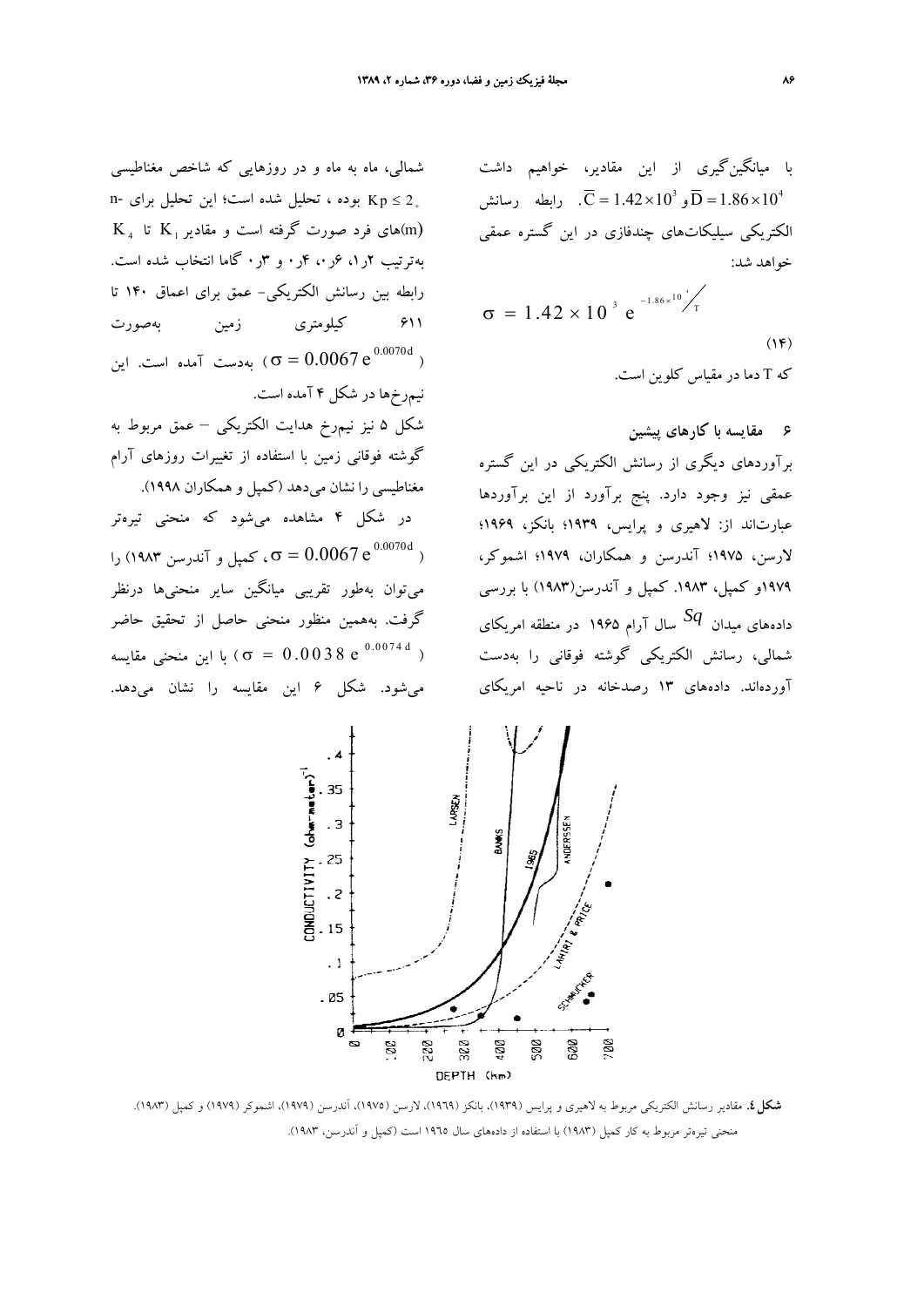

**شكل.6** مقايسه رسانش الكتريكي – عمق مربوط به گوشته فوقاني زمين با استفاده از تحليل SHA ميدان Sq در روزهاي آرام سـال 1965 (كمپـل <sup>و</sup> آندرسـن، 1983) و سال آرام 1997 (تحقيق حاضر). هر دو منحني نمايي و حاكي ازافزايش هدايت الكتريكي با عمق هستند و تطابق خوبي را نيز نشان ميدهند.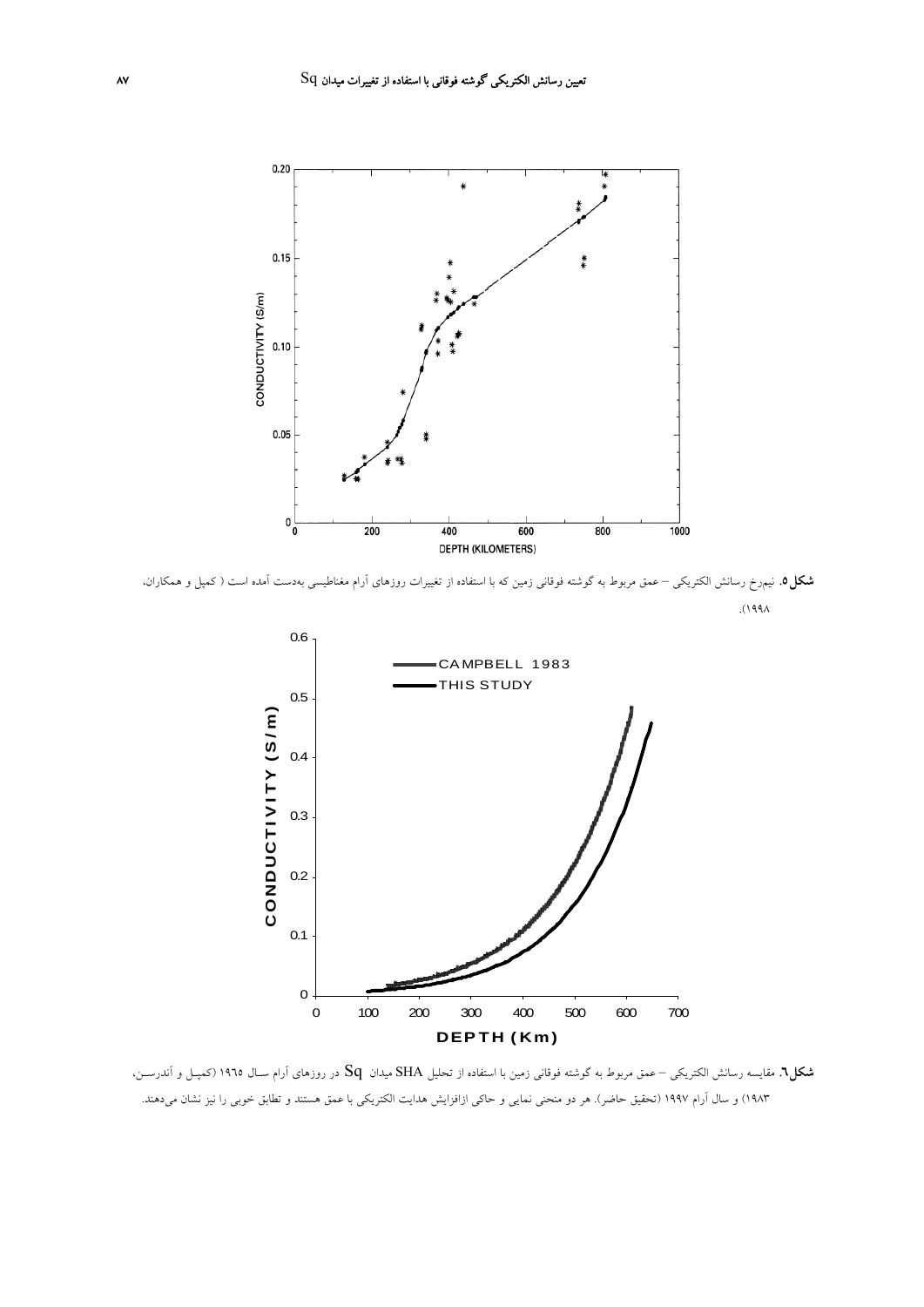عميقتر گوشته فوقاني نسبت به قسمتهاي بالايي است. و ديگر اينكه نيمرخ رسانش الكتريكي- عمق حاصل، ً تقريبا ميانگين نيمرخهاي پيشين است. ازطرف ديگر تطابق خوبي بين مقادير هدايت الكتريكي تحقيق حاضر و كارهاي پيشين ديده ميشود. رابطه رسانش الكتريكي- دما نيز براي گوشته فوقاني در اين ناحيه از نيمكره شمالي بهدست آمده است كه حاكي از رابطه مستقيم اين دو مشخصه فيزيكي زمين است.

**منابع**

- Anderson, D. L., 1967, Phase changes in the upper mantle: Science, **157**, 1165-1173.
- Anderssen, R. S., Devane, J. F., Gustafson, S. A. and Winch, D. E., 1979, The qualitative character of the global electrical conductivity of the earth: Phys. Earth Planet. Inter., **20**, 15- 21.
- Banks, R. J., 1969, Geomagnetic variations and the electrical conductivity of the upper mantle, Geophys. J. R. Astr. Soc., **17**, 457–487.
- Campbell, W. H. and Anderssen, R. S., 1983, Conductivity of the subcontinental upper mantle: an analysis using quiet-day records of North America: J. Geomag. Geoelectr, **35**, 367–382.
- Campbell, W. H., Barton, C. E., Chamalaun, F. H. and Welsh, W., 1998, Quiet-day ionospheric currents and their application to upper mantle conductivity in Australia: Earth Planets Space, **50**, 347–360.
- Gauss, C. F., Allgemeine Theorie des Erdmagnetismus, in Resultate aus den Beobachtungen des magnetischen Vereins im Yahr 1838, edited by C. F. Gauss and W. Weber, translated from the German by E. Sabine and R. Taylor, Sci. Mem. Select. Trans. Foreign Acad. Learned Soc. Foreign J., **2**, 184–251, 1841
- Chandrasekhar, E., Oshiman, N. and Yumoto, K., 2003, On the role of oceans in the geomagnetic induction by Sq along the 210∘ magnetic meridian region: Earth Planets Space, **55**, 315–326.
- Chapman, S., and Bartels, J., 1940, Geomagnetism, 1049 pp., Oxford University press.
- Constable, S., 1993, Constraints on mantle

**7 نتيجهگيري**

سال 1997 يك سال آرام براي فعاليتهاي مغناطيسي بوده است. منابع يونسپهري بهشكلي قابل پيشبيني در اين سال عمل كردهاند؛ نفوذ جريانهاي آشفته بهدرون يونسپهر در سال 1997 نسبت به سالهاي فعالتر احتمالاً بسيار كمتر رخ داده است. ازاينرو در چنين شرايط آرامي، توصيف هماهنگهاي كروي ميدان سطحي بهخوبي ميتواند مبين شرايط فيزيكي باشد. در ضمن سال آرام 1997 نسبت به سالهاي فعال، نوفه كمتري دارد. بههمين دليل، مدلهاي رسانش الكتريكي حاصل از ضرايب هماهنگهاي كروي در اين سال بسيار منطقي و پذيرفتني است.

روش پردازش دادهها براي ضرايب SHA سال 1997 استفاده از اين ضرايب را براي تعيين رسانش الكتريكي افزايش داده است. با محدود كردن دادهها به نيمكره شمالي قاره امريكا و ايجاد كرهاي كه فقط اين ناحيه را مدلسازي كند، پراكندگي دادهها كه از تفاوتهاي ناحيهاي ايجاد ميشود، محدود ميشود. فنون هموارسازي عرضي بهكاررفته در ضرايب فوريه تغييرات ميدان Sq رصدخانهها، اثرات بيهنجاريهاي پوسته محلي بهمنزلة نوفه موجود در تحليل هماهنگ را كاهش مي دهد.

يك مدل جديد از رسانش الكتريكي گوشته فوقاني با استفاده از دادههاي تغييرات روزهاي آرام، Sq براي قطاع امريكاي شمالي بهدست آمده است. معيار تعيين روزهاي آرام شاخص مغناطيسي Kp بوده است. آرامترين پنج روز هر ماه بهمنزلة روزهاي آرام انتخاب شده است. سال 1997 (در هنگام اين تحقيق) آخرين سال آرام از نظر مغناطيسي بوده است. بنابراين از دادههاي اين سال استفاده شده است. در كل تعداد 19رصدخانه در 1997 از استوا تا قطب در اين ناحيه دادههاي تمام سال را داشتهاند.

يكي از عارضههاي اصلي اين نيمرخ رسانش الكتريكي- عمق، شيب بيشتر رسانش الكتريكي در قسمتهاي